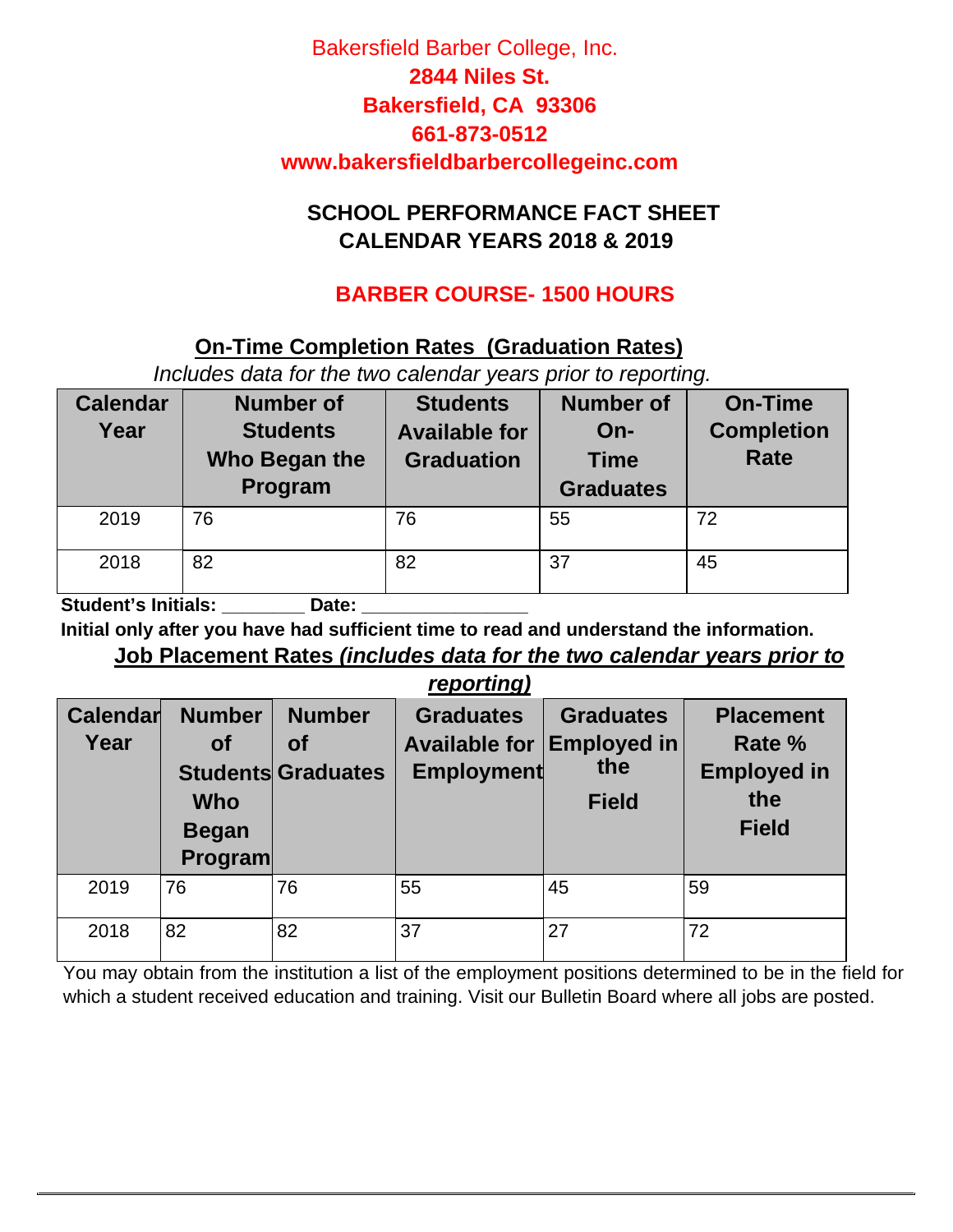**Gainfully Employed Categories** *(includes data for the two calendar years prior to reporting)*

#### **Part-Time vs. Full-Time Employment**

| <b>Calendar Year</b> | <b>Graduate</b><br><b>Employed in</b><br>the Field<br>20-29 Hours Per<br><b>Week</b> | <b>Graduates Employed</b><br>in the<br><b>Field at Least 30</b><br><b>Hours Per Week</b> | <b>Total Graduates</b><br><b>Employed in the</b><br><b>Field</b> |
|----------------------|--------------------------------------------------------------------------------------|------------------------------------------------------------------------------------------|------------------------------------------------------------------|
| 2019                 | 0                                                                                    |                                                                                          |                                                                  |
| 2018                 | 27                                                                                   | 0                                                                                        | 27                                                               |

**\*\*Because of the change BPPE reporting regulation which became effective 7/14/16 this institute was unable to collect date for 2015 and prior graduates.** 

#### **Single Position vs. Concurrent Aggregated Position**

| <b>Calendar Year</b> | <b>Graduates</b><br><b>Employed in the</b><br><b>Field in a Single</b><br><b>Position</b> | <b>Graduates Employed</b><br>in the<br><b>Field in Concurrent</b><br><b>Aggregated Positions</b> | <b>Total Graduates</b><br><b>Employed in the</b><br><b>Field</b> |
|----------------------|-------------------------------------------------------------------------------------------|--------------------------------------------------------------------------------------------------|------------------------------------------------------------------|
| 2019                 | 45                                                                                        | 45                                                                                               | 45                                                               |
| 2018                 | 27                                                                                        | 0                                                                                                | 27                                                               |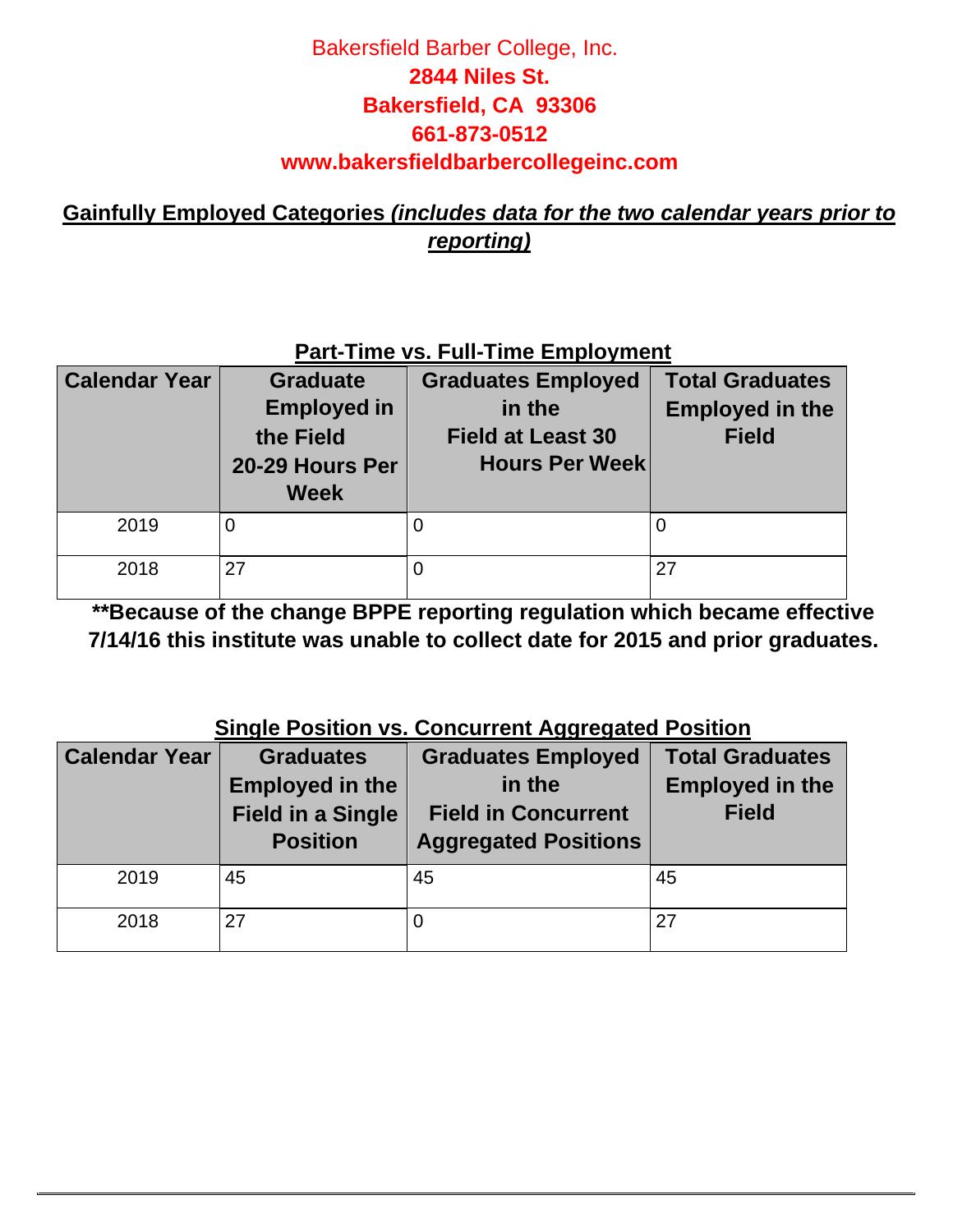#### **Institutional Employment**

| <b>Calendar Year</b><br><b>Graduates Employed in the Field</b><br>who are<br><b>Employed by the Institution, an</b><br><b>Employer</b><br>Owned by the Institution, or an<br><b>Employer who Shares Ownership</b><br>with the Institution. |                                                           | <b>Total Graduates</b><br><b>Employed in the</b><br><b>Field</b> |
|--------------------------------------------------------------------------------------------------------------------------------------------------------------------------------------------------------------------------------------------|-----------------------------------------------------------|------------------------------------------------------------------|
| 2019                                                                                                                                                                                                                                       | This program may result in freelance or<br>selfemployment | 45                                                               |
| 2018                                                                                                                                                                                                                                       | This program may result in freelance or<br>selfemployment | 27                                                               |

#### Student's Initials: **Date:** Date: **Initial only after you have had sufficient time to read and understand the information.**

This program may result in freelance or self-employment.

- The work available to graduates of this program is usually for freelance or self-employment.
- This type of work may not be consistent.
- The period of employment can range from one day to weeks to several months.
- Hours worked in a day or week may be more or less than the traditional 8-hour work day or 40hour work week.
- You can expect to spend unpaid time expanding your networks, advertising, promoting your services, or honing your skills.
- Once graduates begin to work freelance or are self-employed, they will be asked to provide documentation that they are employed as such so that they may be counted as placed for our job placement records.

•

• Students initialing this disclosure understand that either a majority or all of this school's graduates are employed in this manner and understand what comprises this work style.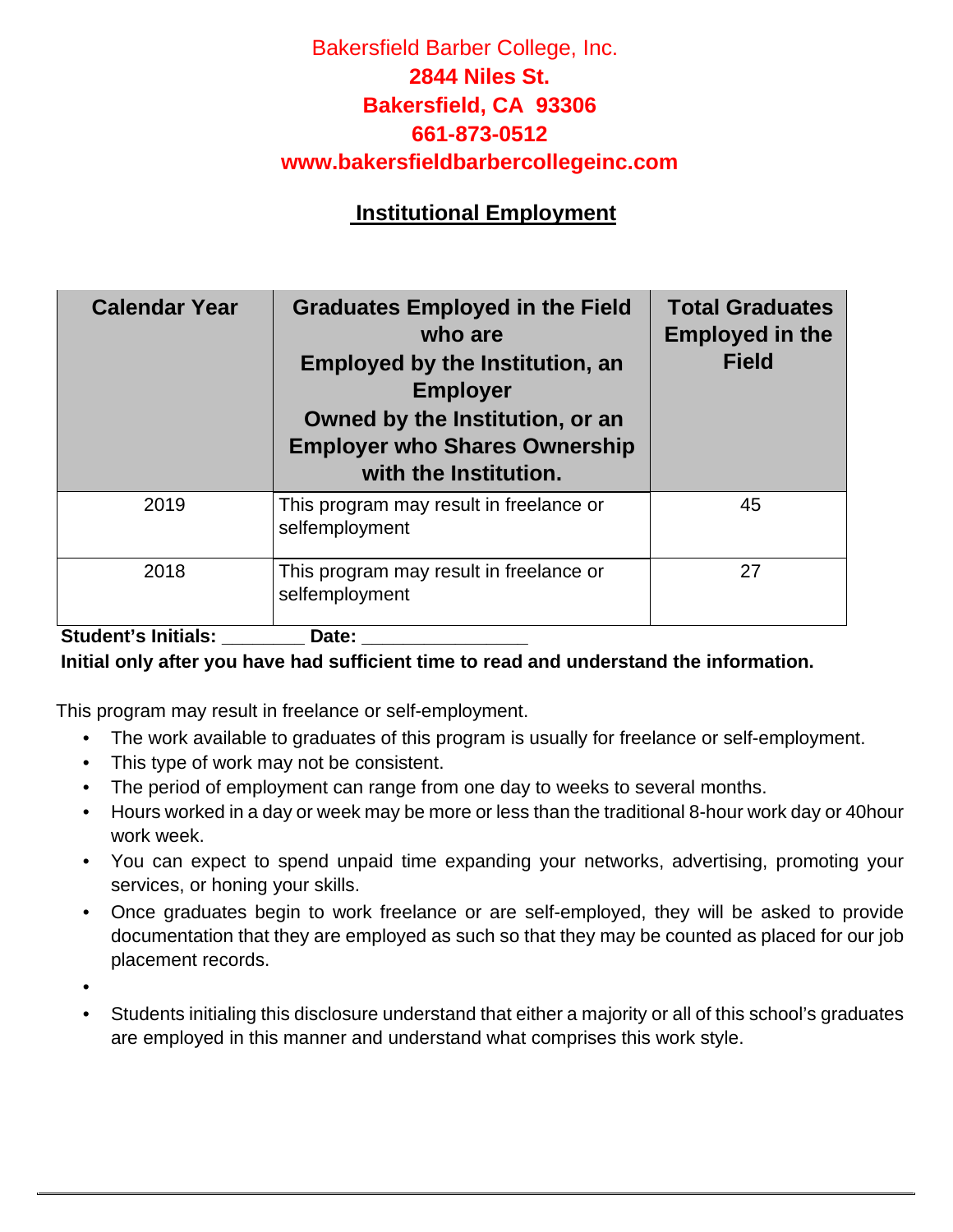Student's Initials: \_\_\_\_\_\_\_\_ Date: \_\_\_\_\_\_\_\_\_\_\_\_\_\_\_ **Only initial after you have had sufficient time to read and understand the information.**

#### **License Examination Passage Rates**

| <b>Calendar</b><br>Year | <b>Number of</b><br><b>Graduates in</b><br><b>Calendar</b><br>Year | <b>Number of</b><br><b>Graduates</b><br><b>Taking Exam</b> | <b>Number</b><br><b>Who</b><br><b>Passed</b><br><b>First</b><br><b>Available</b><br><b>Exam</b> | <b>Number</b><br><b>Who</b><br><b>Failed First</b><br><b>Available</b><br><b>Exam</b> | <b>Passage</b><br><b>Rate</b> |
|-------------------------|--------------------------------------------------------------------|------------------------------------------------------------|-------------------------------------------------------------------------------------------------|---------------------------------------------------------------------------------------|-------------------------------|
| 2019                    | 76                                                                 | 53                                                         | 35                                                                                              | 17                                                                                    | 46                            |
| 2018                    | 37                                                                 | 37                                                         | 23                                                                                              | 15                                                                                    | 62                            |

Licensure examination passage data is not available from the state agency administering the examination.

Student's Initials: **Date:** Date:

**Initial only after you have had sufficient time to read and understand the information.**

**Salary and Wage Information** *(includes data for the two calendar years prior to reporting)*

**Annual salary and wages reported for graduates employed in the field.** 

| <b>Calendar</b> | <b>Graduates</b>                | Graduates    |          | \$35,001       |                |                    | <b>No Salary</b>              |
|-----------------|---------------------------------|--------------|----------|----------------|----------------|--------------------|-------------------------------|
| Year            | Available for Employed \$20,001 |              |          | $\blacksquare$ |                |                    | \$40,001 \$45,001 Information |
|                 | <b>Employment</b>               | in           |          | \$40,000       | $\blacksquare$ | $\blacksquare$     | <b>Reported</b>               |
|                 |                                 | <b>Field</b> | \$25,000 |                |                |                    |                               |
|                 |                                 |              |          |                |                | $$45,000$ \$50,000 |                               |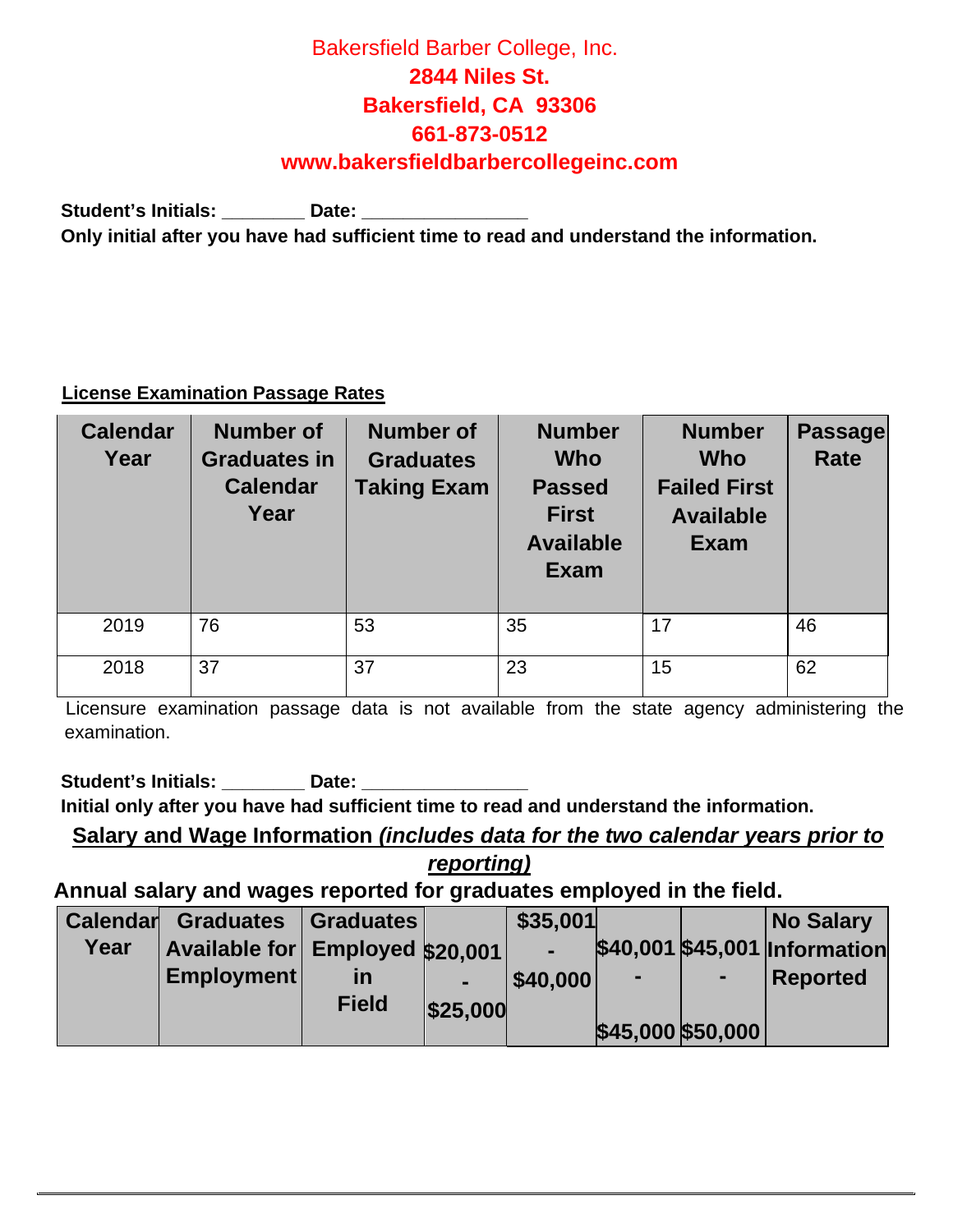| 2019 | 76 | 45 |  |  | ∼ |
|------|----|----|--|--|---|
| 2018 | 37 | ┕  |  |  |   |

A list of sources used to substantiate salary disclosures is available from the school. We do not have any disclosures available

Student's Initials: Date: Date: **Initial only after you have had sufficient time to read and understand the information.**

#### **Cost of Educational Program**

 Total charges for the program for students completing on-time in 2018: \$75.00 Additional charges may be incurred if the program is not completed on-time.

Student's Initials: **Date: Date: Date: Propriet assets Initial only after you have had sufficient time to read and understand the information. Federal Student Loan Debt**

Students at **Bakersfield Barber College, Inc.** are not eligible for federal student loans. This institution does not meet the U.S. Department of Education criteria that would allow its students to participate in federal student aid programs.

Student's Initials: **Date: Date: Date: Date: Date: Date: Date: Date: Date: Date: Date: Date: Date: Date: Date: Date: Date: Date: Date: Date: Date: Date: Date: Date: Date: D Initial only after you have had sufficient time to read and understand the information.**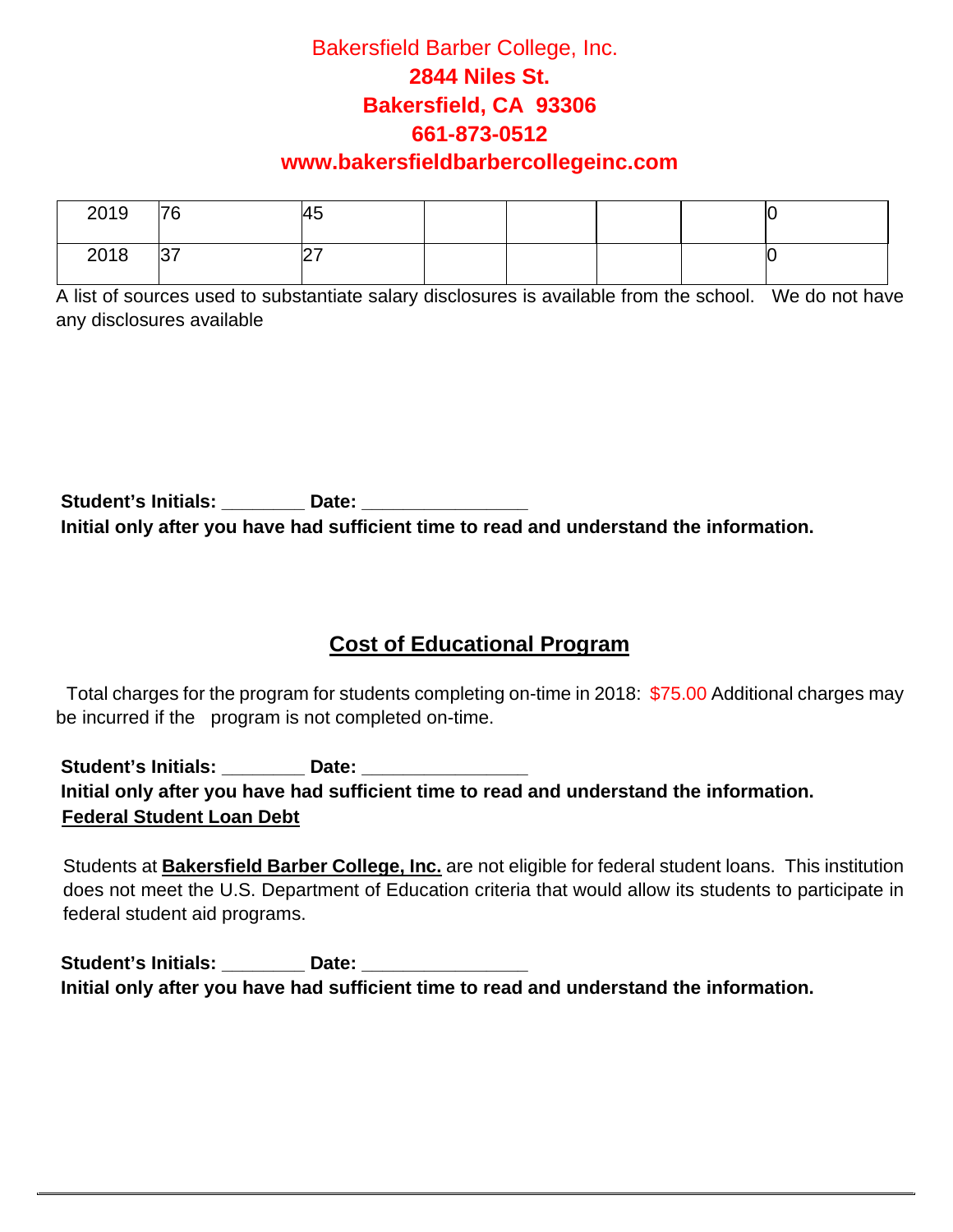This fact sheet is filed with the Bureau for Private Postsecondary Education. Regardless of any information you may have relating to completion rates, placement rates, starting salaries, or license exam passage rates, this fact sheet contains the information as calculated pursuant to state law.

Any questions a student may have regarding this enrollment agreement that have not been satisfactorily answered by the institution may be directed to the Bureau for Private Postsecondary Education at 1747 N. Market Blvd. Ste 225 [Sacramento, CA 95](http://www.bppe.ca.gov/)834, www.bppe.ca.gov, (916) 574-8900 or by fax (916) 263-1897.

Student Name - Print

\_\_\_\_\_\_\_\_\_\_\_\_\_\_\_\_\_\_\_\_\_\_\_\_\_\_\_\_\_\_\_\_\_\_\_\_\_\_\_\_\_

Student Signature Date

\_\_\_\_\_\_\_\_\_\_\_\_\_\_\_\_\_\_\_\_\_\_\_\_\_\_\_\_\_\_\_\_\_\_\_\_\_\_\_\_ \_\_\_\_\_\_\_\_\_\_\_\_\_\_\_\_\_\_\_\_\_\_\_\_\_\_\_\_\_\_\_\_\_\_\_

\_\_\_\_\_\_\_\_\_\_\_\_\_\_\_\_\_\_\_\_\_\_\_\_\_\_\_\_\_\_\_\_\_\_\_\_\_\_\_\_ \_\_\_\_\_\_\_\_\_\_\_\_\_\_\_\_\_\_\_\_\_\_\_\_\_\_\_\_\_\_\_\_\_\_\_\_\_\_

School Official Date Date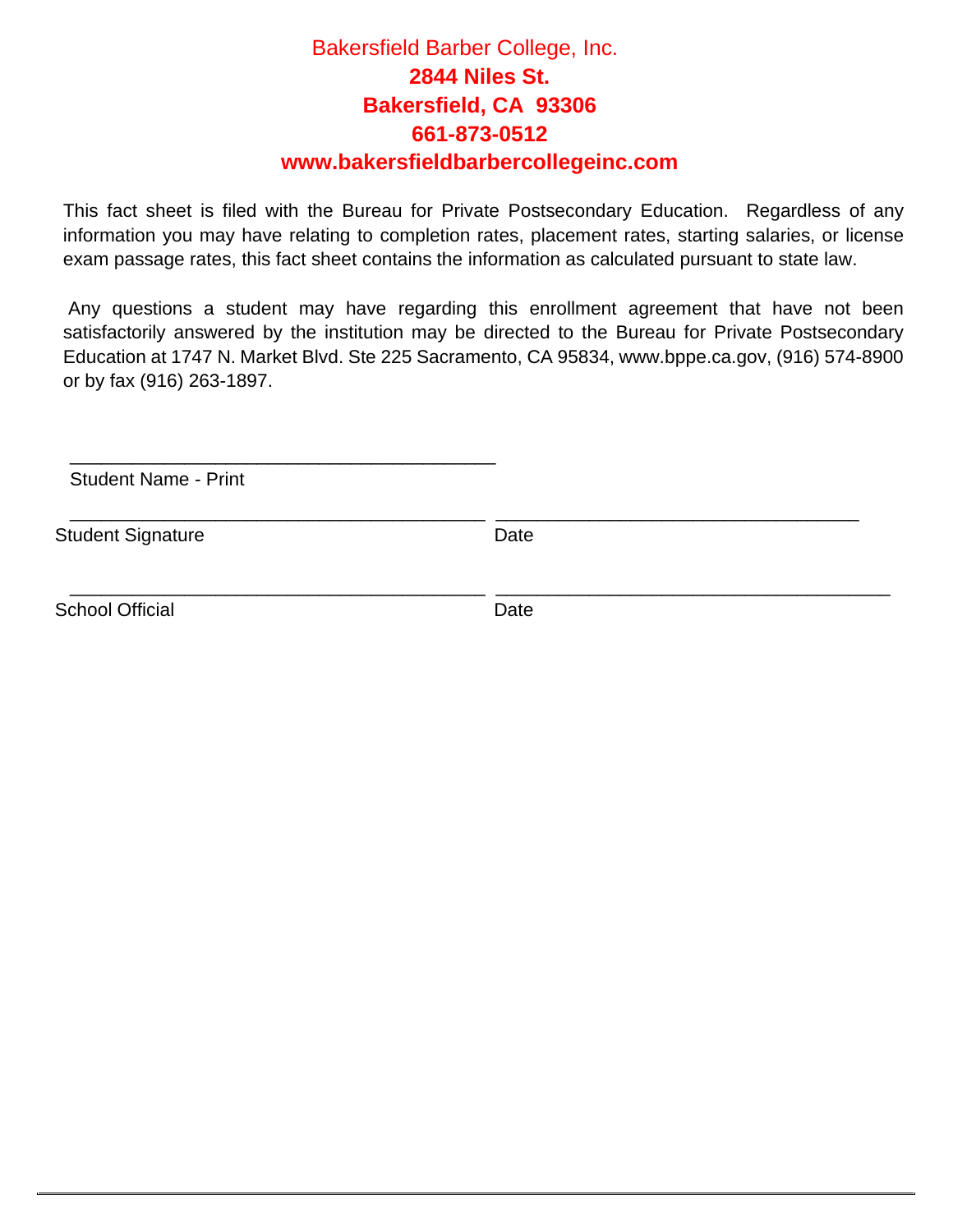#### Bakersfield Barber College, Inc. **2844 Niles St. Bakersfield, CA 93306 Definitions**

- "Number of Students Who Began the Program" means the number of students who began a program who were scheduled to complete the program within 100% of the published program length within the reporting calendar year and excludes all students who cancelled during the cancellation period.
- "Students Available for Graduation" is the number of students who began the program minus the number of students who have died, been incarcerated, or been called to active military duty.
- "Number of On-time Graduates" is the number of students who completed the program within 100% of the published program length within the reporting calendar year.
- "On-time Completion Rate" is the number of on-time graduates divided by the number of students available for graduation.
- "150% Graduates" is the number of students who completed the program within 150% of the program length (includes on-time graduates).
- "150% Completion Rate" is the number of students who completed the program in the reported calendar year within 150% of the published program length, including on-time graduates, divided by the number of students available for graduation.
- "Graduates Available for Employment" means the number of graduates minus the number of graduates unavailable for employment.
- "Graduates Unavailable for Employment" means the graduates who, after graduation, die, become incarcerated, are called to active military duty, are international students that leave the United States or do not have a visa allowing employment in the United States, or are continuing their education in an accredited or bureau-approved postsecondary institution.
- "Graduates Employed in the Field" means graduates who beginning within six months after a student completes the applicable educational program are gainfully employed, whose employment has been reported, and for whom the institution has documented verification of employment. For occupations for which the state requires passing an examination, the six months' period begins after the announcement of the examination results for the first examination available after a student completes an applicable educational program.
- "Placement Rate Employed in the Field" is calculated by dividing the number of graduates gainfully employed in the field by the number of graduates available for employment.
- "Number of Graduates Taking Exam" is the number of graduates who took the first available exam in the reported calendar year.
- "First Available Exam Date" is the date for the first available exam after a student completed a program.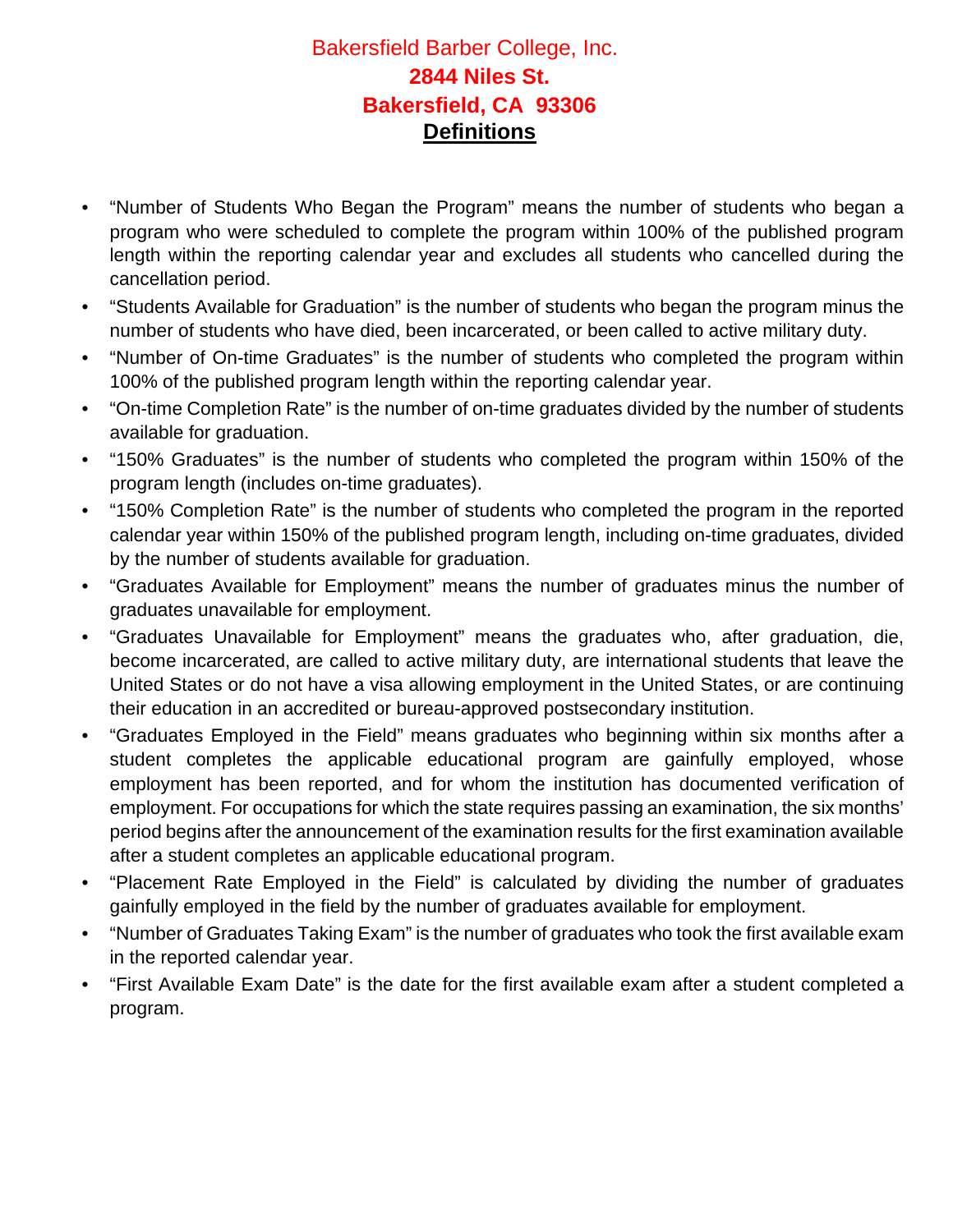## Bakersfield Barber College, Inc. **2844 Niles St. Bakersfield, CA 93306 661-873-0512 661-873-0512 www.bakersfieldbarbercollegeinc.com www.bakersfieldbarbercollegeinc.com**

- "Passage Rate" is calculated by dividing the number of graduates who passed the exam by the number of graduates who took the reported licensing exam.
- "Number Who Passed First Available Exam" is the number of graduates who took and passed the first available licensing exam after completing the program.
- "Salary" is as reported by graduate or graduate's employer.

•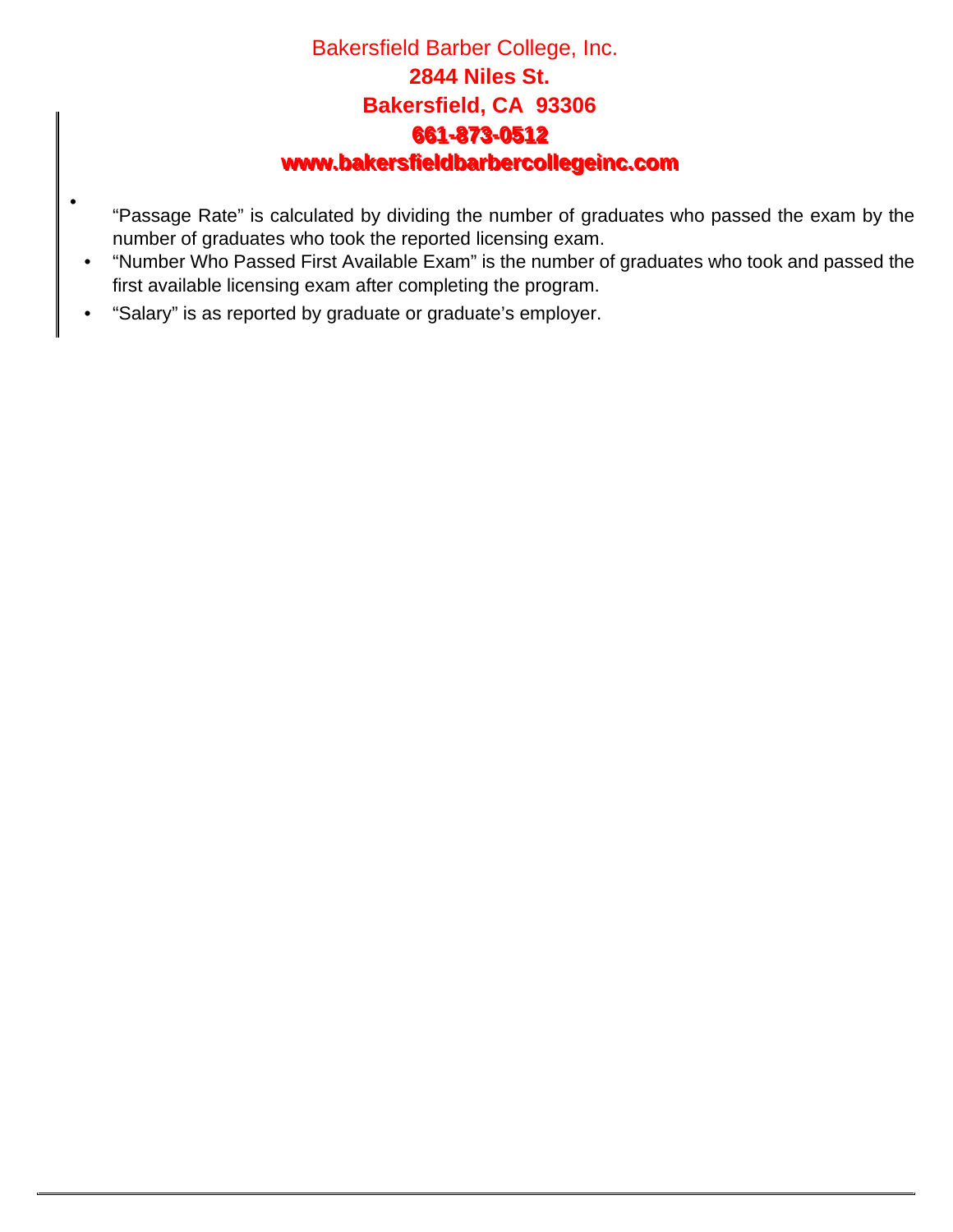## Bakersfield Barber College, Inc. **2844 Niles St. Bakersfield, CA 93306**

• "No Salary Information Reported" is the number of graduates for whom, after making reasonable attempts, the school was not able to obtain salary information.

# **STUDENT'S RIGHT TO CANCEL**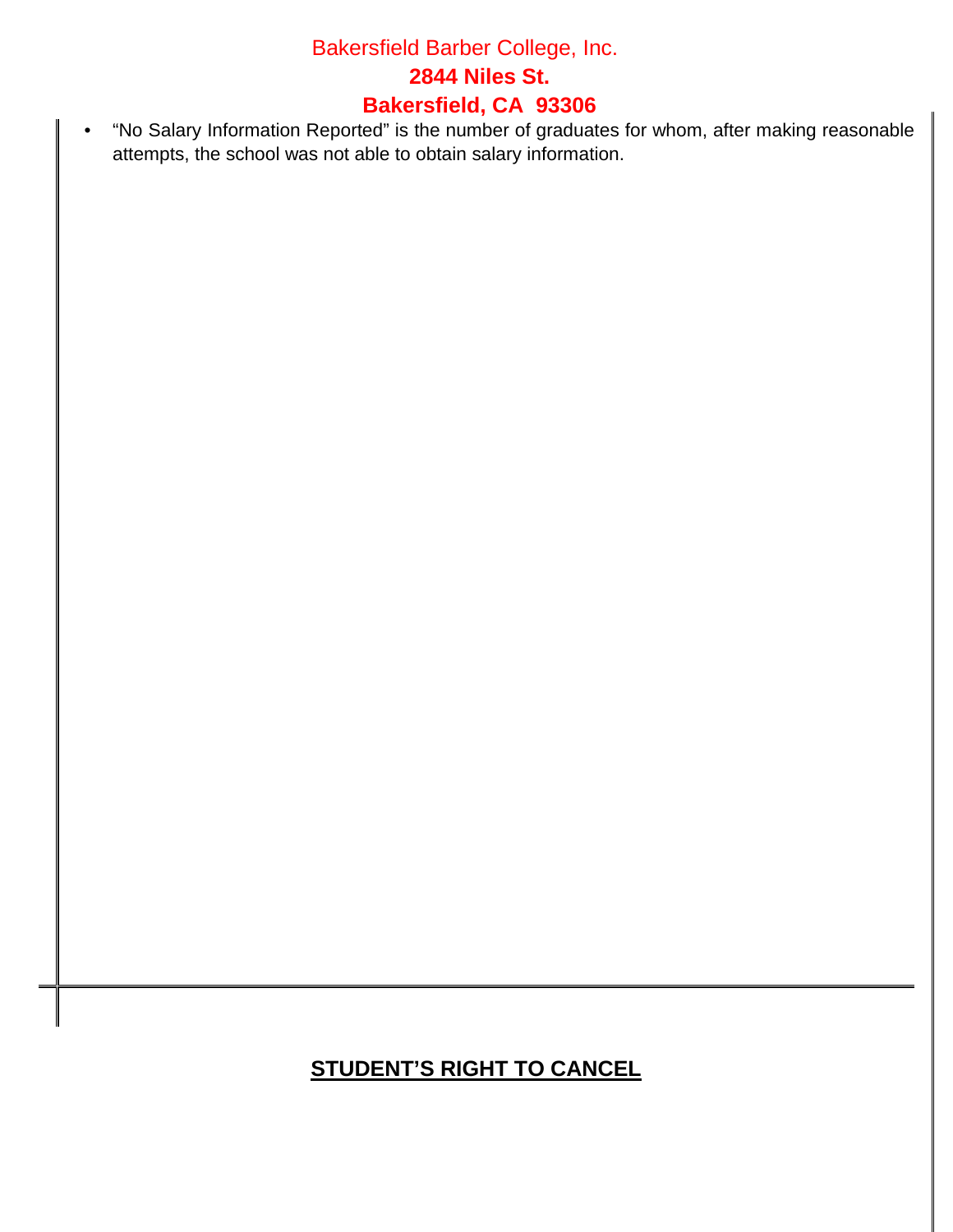#### **STUDENT'S RIGHT TO CANCEL**

1. The student has the right to cancel and obtain a refund of charges paid through attendance at the **first-class session, or the seventh (7<sup>th</sup>) day after enrollment, whichever is later.** After the end of the cancellation period, you also have the right to stop school **at any time**; and you have the right to receive a pro rata refund if you have completed 60 percent or less of the scheduled days in the current payment period in your program through the last day of attendance.

Cancellation of this agreement can occur up to: **\_\_\_\_\_\_\_\_\_\_\_\_\_\_\_\_\_\_\_\_\_\_\_\_**

**Date** and the contract of the contract of the contract of the contract of the contract of the contract of the contract of the contract of the contract of the contract of the contract of the contract of the contract of the

- 2. Cancellation may occur when the student provides a **written notice of cancellation** at the following address: Bakersfield Barber College, Inc. 2844 Niles Street, Bakersfield, CA 93306. This can be done by mail or by hand delivery.
- 3. The written notice of cancellation, if sent by mail, is effective when deposited in the mail properly addressed with proper postage.
- 4. The written notice of cancellation need not take any particular form and, however expressed, it is effective if it shows that the student no longer wishes to be bound by the Enrollment Agreement.
- 5. If the Enrollment Agreement is cancelled the school will refund the student any money, he/she paid, less a registration fee of \$75.00 and less deduction for tool kit of \$750.00, within 45 days after the notice of cancellation is received.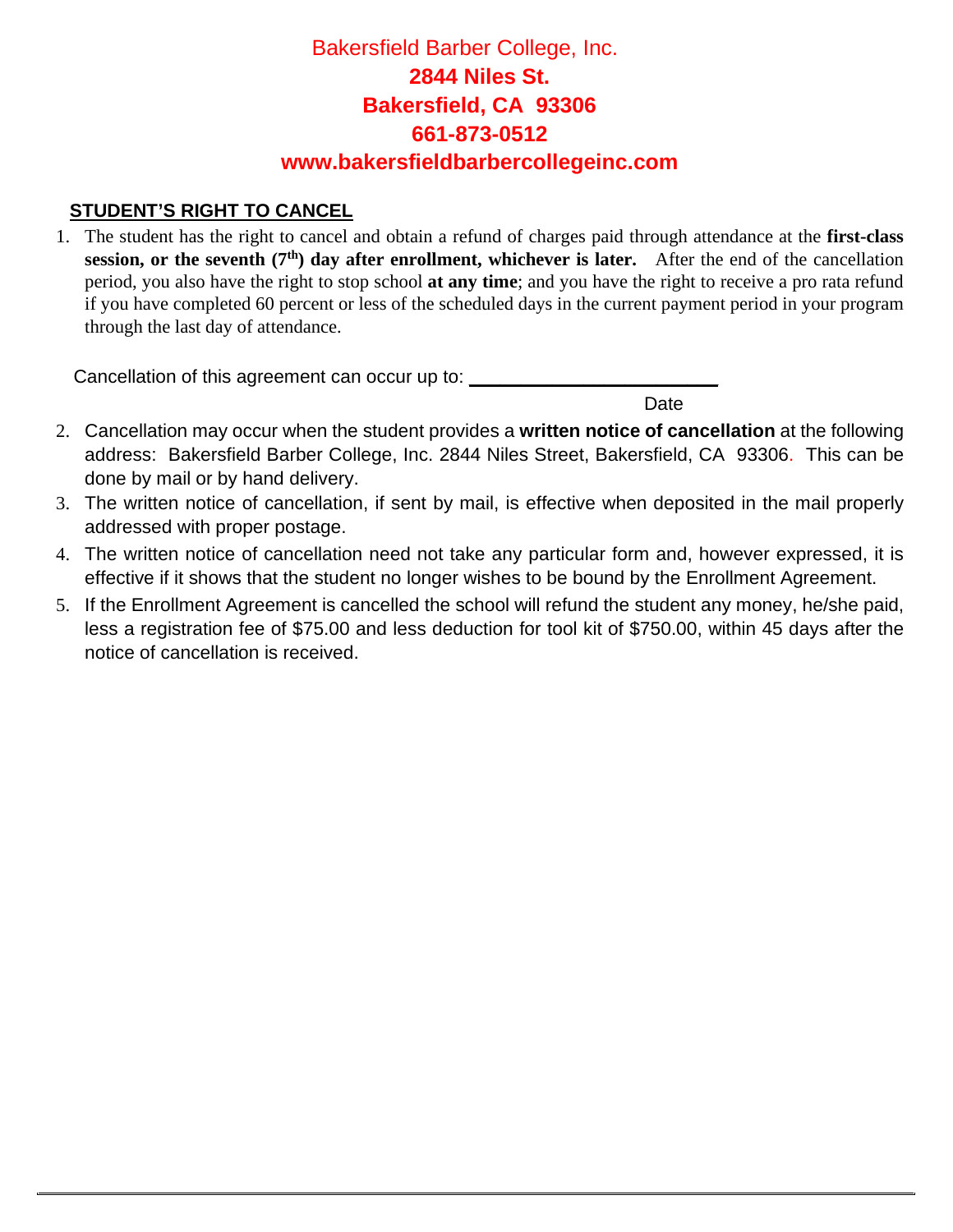#### **WITHDRAWAL FROM THE PROGRAM**

.

You may withdraw from the school at **any time after** the cancellation period (described above) and receive a pro rata refund if you have completed 60 percent or less of the scheduled days in the current payment period in your program through the last day of attendance. The refund will be less a registration fee of \$75.00, pursuant to CCR 71750(c)(3). All amounts the student has paid shall be subject to refund unless the enrollment agreement and the refund policy outlined in the catalog specify amounts paid for a deposit not more than \$250.00. If cancelled after the 7 day period all moneys shall be refunded on a pro-rate basis, less registration fee of \$75.00 (non-refundable), less tool kit \$750.00 (non-refundable). Once purchased, the tool kit becomes the property of the student. Except when an institution provides a 100% refund pursuant to section 94919(d) or section 94920(b) of the Code, any assessment paid pursuant to section 94923 of the Code is non-refundable. If the student has completed more than 60% of the period of attendance for which the student was charged, the tuition is considered earned and the student will receive no refund. See Refund Policy VA for VA students.

For the purpose of determining a refund under this section, a student shall be deemed to have withdrawn from a program of instruction when any of the following occurs:

- The student notifies the institution of the student's withdrawal or as of the date of the student's withdrawal, whichever is later.
- The institution terminates the student's enrollment for failure to maintain satisfactory progress; failure to abide by the rules and regulations of the institution; absences in excess of maximum set forth by the institution; and/or failure to meet financial obligations to the School.
- The student does not return from a leave of absence.
- For the purpose of determining the amount of the refund, the date of the student's withdrawal shall be deemed the last date of recorded attendance. The amount owed equals the daily charge for the program (total institutional charge, divided by the number of days or hours in the program), multiplied by the number of days' student attended, or was scheduled to attend, prior to withdrawal. If the student has completed more than 60% of the period of attendance for which the student was charged, the tuition is considered earned and the student will receive no refund.
- If the student has received federal student financial aid funds, the student is entitled to a refund of moneys not paid from federal student financial aid program funds. If the student obtains a loan to pay for an educational program, the student will have the responsibility to repay the full amount of the loan plus interest, less the amount of any refund. If any portion of the tuition was paid from the proceeds of a loan or third party, the refund shall be sent to the lender, third party or, if appropriate,